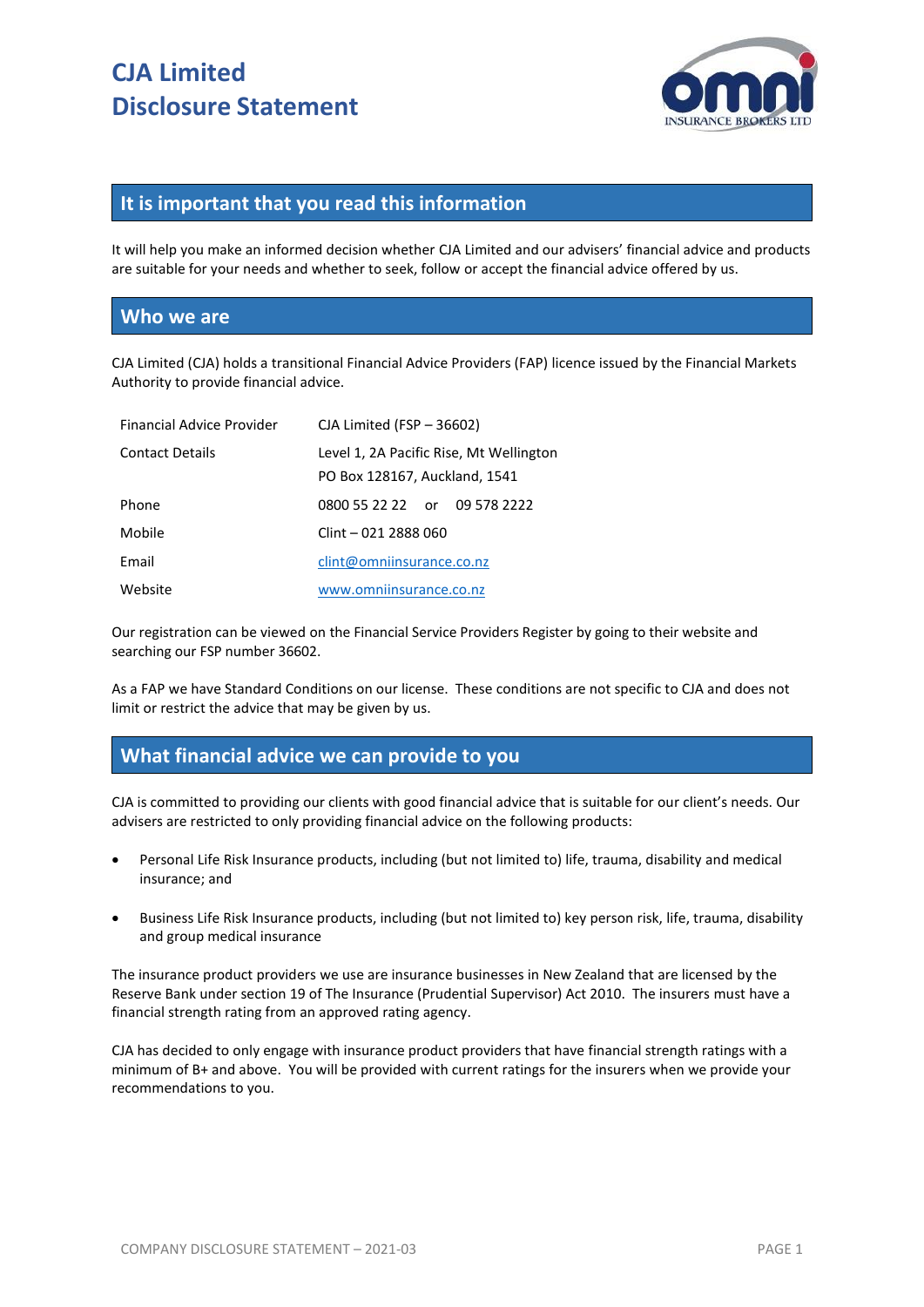# **CJA Limited Disclosure Statement**



# **Conflicts of Interest**

To ensure that we and our advisers prioritise your interests above our own, we follow an advice process that ensures recommendations are made on the basis of your individual goals and circumstances. Your interests are our priority although we do have business relationships with product providers also. From time to time our product providers assist us with funding for the purposes of attending conferences and professional development training. We also receive remuneration from product providers such as commissions, as described below.

Our advisers complete annual and ongoing training about how to manage conflicts of interests and a register is maintained. We monitor this register and provide additional training where necessary. We perform an annual review of our compliance programme.

# **Our Financial Advisers duties**

CJA, and anyone who gives financial advice on our behalf, have duties under the Financial Markets Conduct Act 2013 relating to the way that we give advice and abide by the Code of Professional Conduct for Financial Advice Services (these are designed to make sure that we have the expertise needed to provide you with advice).

We are required to:

- Give priority to your interests by taking all reasonable steps to make sure our advice isn't materially influenced by our own interests
- Exercise care, diligence and skill in providing you with advice
- Meet standards of competence, knowledge and skill
- Meet standards of ethical behaviour, conduct and client care

#### **How we are remunerated**

If you decide to take out policies on any Personal or Business Life Risk Insurance products we may be paid commission from the product provider as follows:

- Initial commission between 0% to 150% of the annualised premium
- Ongoing commission between 0% to 30% of the annualised premium for the life of the policy

The amount of commission received by us depends on which insurance company and which insurance policy you purchase.

We do not charge fees or receive any commission or other incentives for giving financial advice that is not acted upon.